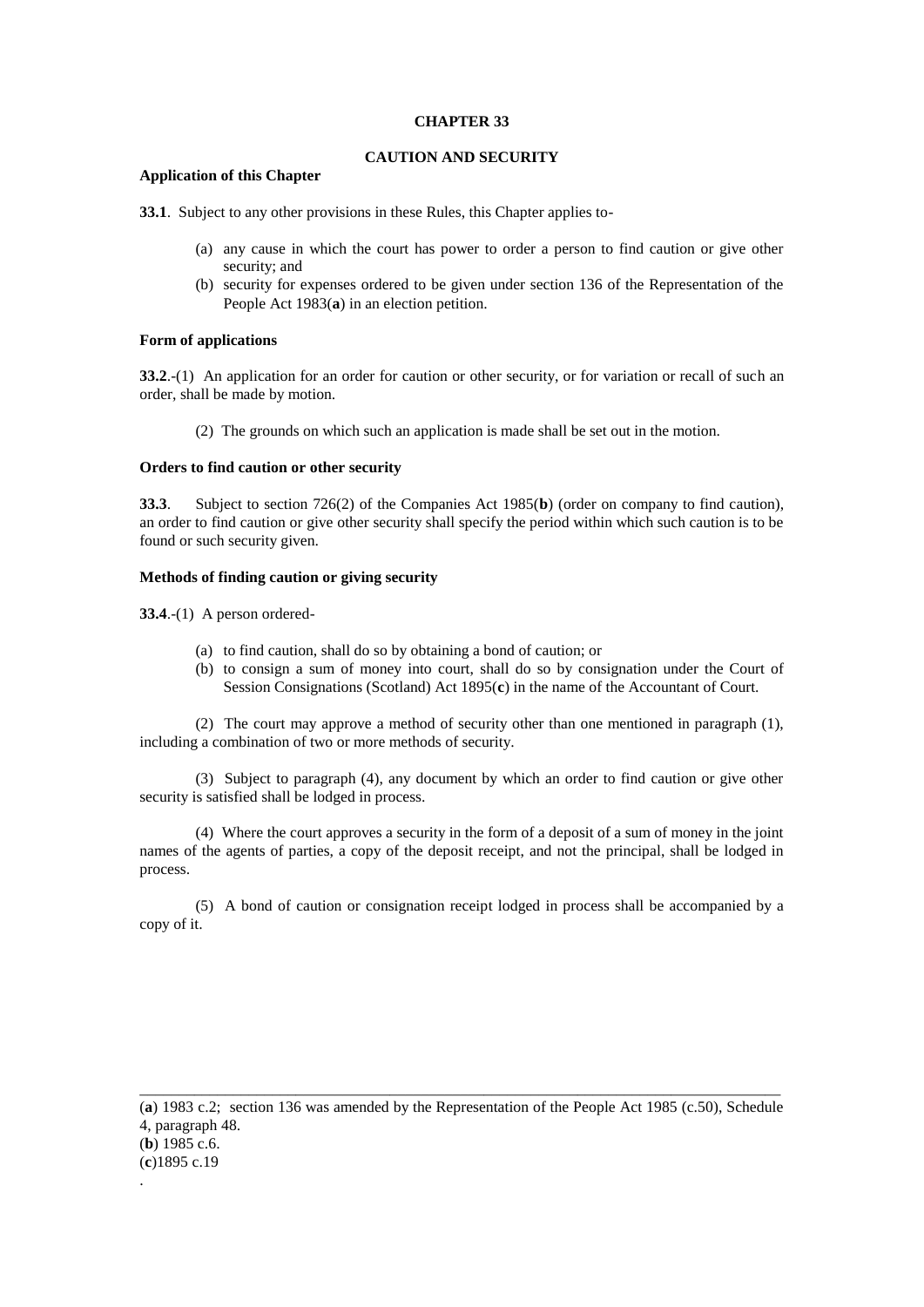## **Cautioners and guarantors**

**33.5**. A bond of caution or other security shall be given only by a person authorised to carry on a regulated activity under section 31 of the Financial Services and Markets Act 2000.

## **Form of bonds of caution and other securities**

**33.6**.-(1) A bond of caution shall oblige the cautioner, his heirs and executors to make payment of the sums for which he has become cautioner to the party to whom he is bound, as validly and in the same manner as the party and his heirs and successors, for whom he is cautioner, are obliged.

#### **Sufficiency of caution or security and objections**

**33.7.**-(1) The Deputy Principal Clerk shall satisfy himself that any bond of caution or other document, lodged in process under rule 33.4(3), is in proper form.

(2) A party who is dissatisfied with the sufficiency or form of the caution or other security offered in obedience to an order of the court may apply by motion for an order under rule 33.10 (failure to find caution or give security).

## **Juratory caution**

**33.8**.-(1) Where a pursuer in an action with a conclusion for suspension is ordered to find caution or give other security, he may offer to do so by juratory caution.

- (2) Such an offer shall be made-
- (a) at the time the order for caution or other security is made; or
- (b) by enrolling a motion within the period allowed for finding caution or giving other security, as the case may be, or any prorogation of it, for the appointment of a commissioner.
- (3) Where such an offer is made, the court shall-
- (a) appoint a commissioner to take the deposition of the pursuer at a time and place to be fixed by the commissioner;
- (b) ordain the pursuer to give notice of at least seven days of the time and place so fixed by the commissioner to every other party to the action; and
- (c) where the offer has been made by motion under paragraph (2)(b), prorogate the time for finding caution or giving other security, as the case may be, by such period as it thinks fit.

(4) At the time and place fixed by the commissioner in accordance with paragraph (3)(a), the pursuer shall be examined as to the nature and extent of his whole estate wheresoever situated and the other parties to the action shall be entitled to cross-examine him.

- (5) After his examination, the pursuer shall send to the Deputy Principal Clerk-
- (a) a bond of caution;
- (b) a full inventory of his whole estate;
- (c) a declaration attached to the inventory, stating that he will not dilapidate or dispose of any of his property or uplift any of the debts due to him, without the authority of the court (under pain of imprisonment or being otherwise punished as being guilty of fraud) or the consent of the party entitled to the benefit of the caution until the interlocutor disposing of the subject-matter of the action has become final and, where he has been found liable to pay any sum, including expenses, 12 weeks (and any further period that the court, on the motion of any party, may grant) have passed since the interlocutor became final;
- (d) the vouchers of any debts due to the pursuer;
- (e) the title deeds of any heritable property belonging to the pursuer, so far as in his possession or under his control; and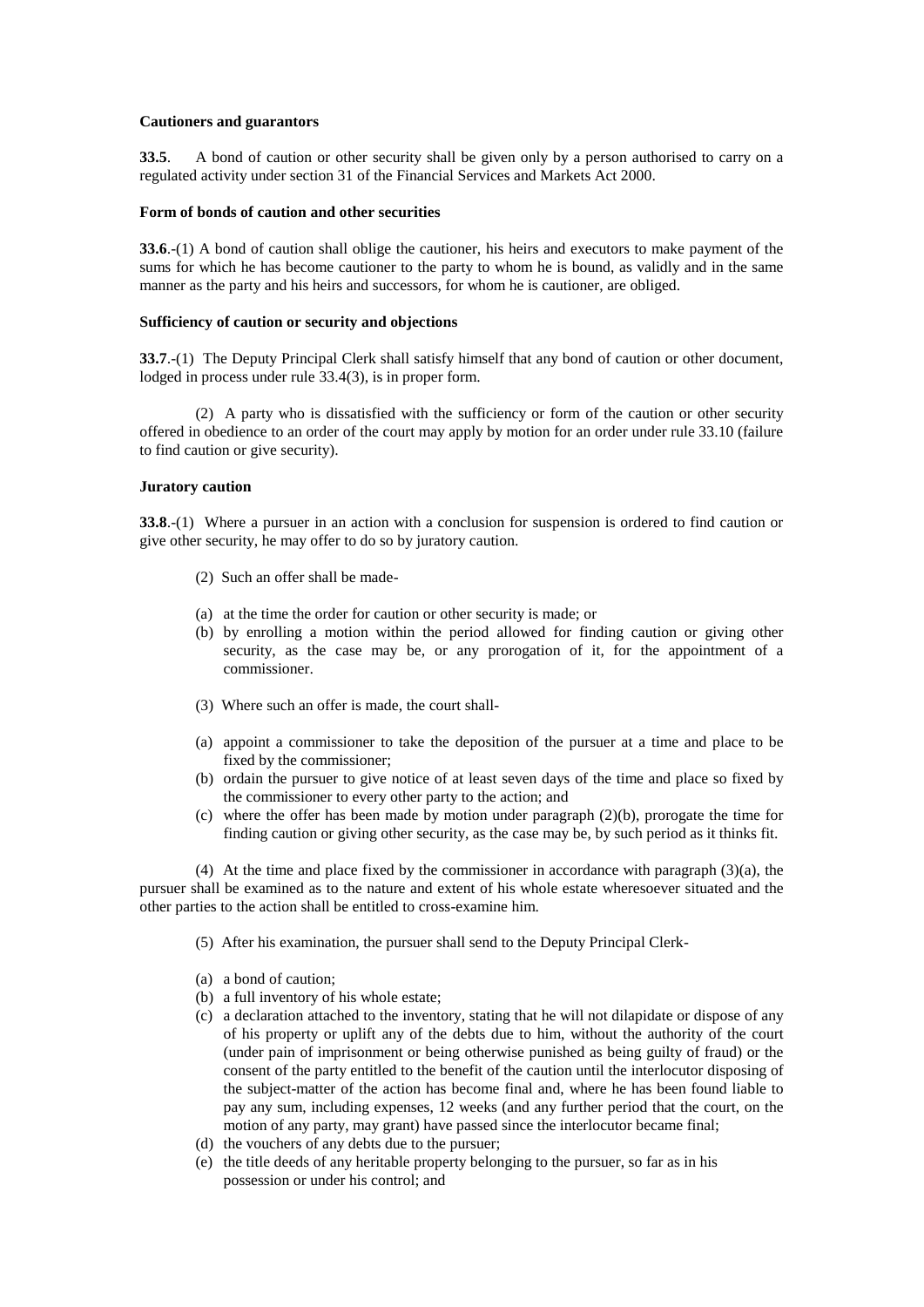- (f) where required by the party entitled to the benefit of the caution-
	- (i) a standard security in favour of such party over any heritable property belonging to the pursuer, and
	- (ii) as assignation of all debts or other rights due to the pursuer, prepared at the expense of the pursuer.

(6) Subject to rule 33.12(1) (bond of caution or consignation receipt transmitted to Accountant of Court), the Deputy Principal Clerk shall retain any documents lodged under paragraph (5) of this rule until further order of the court.

#### **Insolvency or death of cautioner or guarantor**

**33.9.** Where caution has been found by bond of caution or security has been given by guarantee and the cautioner or guarantor, as the case may be-

- (a) becomes apparently insolvent within the meaning assigned by section 16 of the Bankruptcy (Scotland) Act 2016 (meaning of apparent insolvency),
- (b) calls a meeting of his creditors to consider the state of his affairs,
- (c) dies unrepresented, or
- $(d)$  is a company and-
	- (i) an administration order, bank administration order, building society special administration order, winding up order, bank insolvency order or building society insolvency order has been made, or a resolution for a voluntary winding up has been passed, with respect to it,
	- (ii) a receiver of all or any part of its undertaking has been appointed, or
	- (iii) a voluntary arrangement (within the meaning assigned by section 1(1) of the Insolvency Act 1986(**b**)) has been approved under Part I of that Act,

the party entitled to benefit from the caution or guarantee may apply by motion for a new security or further security to be given.

### **Failure to find caution or give security**

**33.10**. Where a party fails to find caution or give other security (such a party being in this rule referred to as "the party in default"), any other party may apply by motion-

- (a) where the party in default is a pursuer, for decree of absolvitor; or
- (b) where the party in default is a defender or a third party, for decree by default or for such other finding or order as the court thinks fit.

#### **Interlocutors authorising uplifting of consignation receipts**

**33.11**. An interlocutor authorising a party to uplift a consignation receipt from the Accountant of Court shall state the name of the person entitled to any interest which has accrued on the sum consigned.

(**a**) 1985 c.66; section 7 was amended by the Criminal Justice (Scotland) Act 1987 (c.41), section 45(5)(b) and by the Criminal Justice Act 1988 (c.33), Schedule 15, paragraph 108. (**b**) 1986 c.45.

\_\_\_\_\_\_\_\_\_\_\_\_\_\_\_\_\_\_\_\_\_\_\_\_\_\_\_\_\_\_\_\_\_\_\_\_\_\_\_\_\_\_\_\_\_\_\_\_\_\_\_\_\_\_\_\_\_\_\_\_\_\_\_\_\_\_\_\_\_\_\_\_\_\_\_\_\_\_\_\_\_